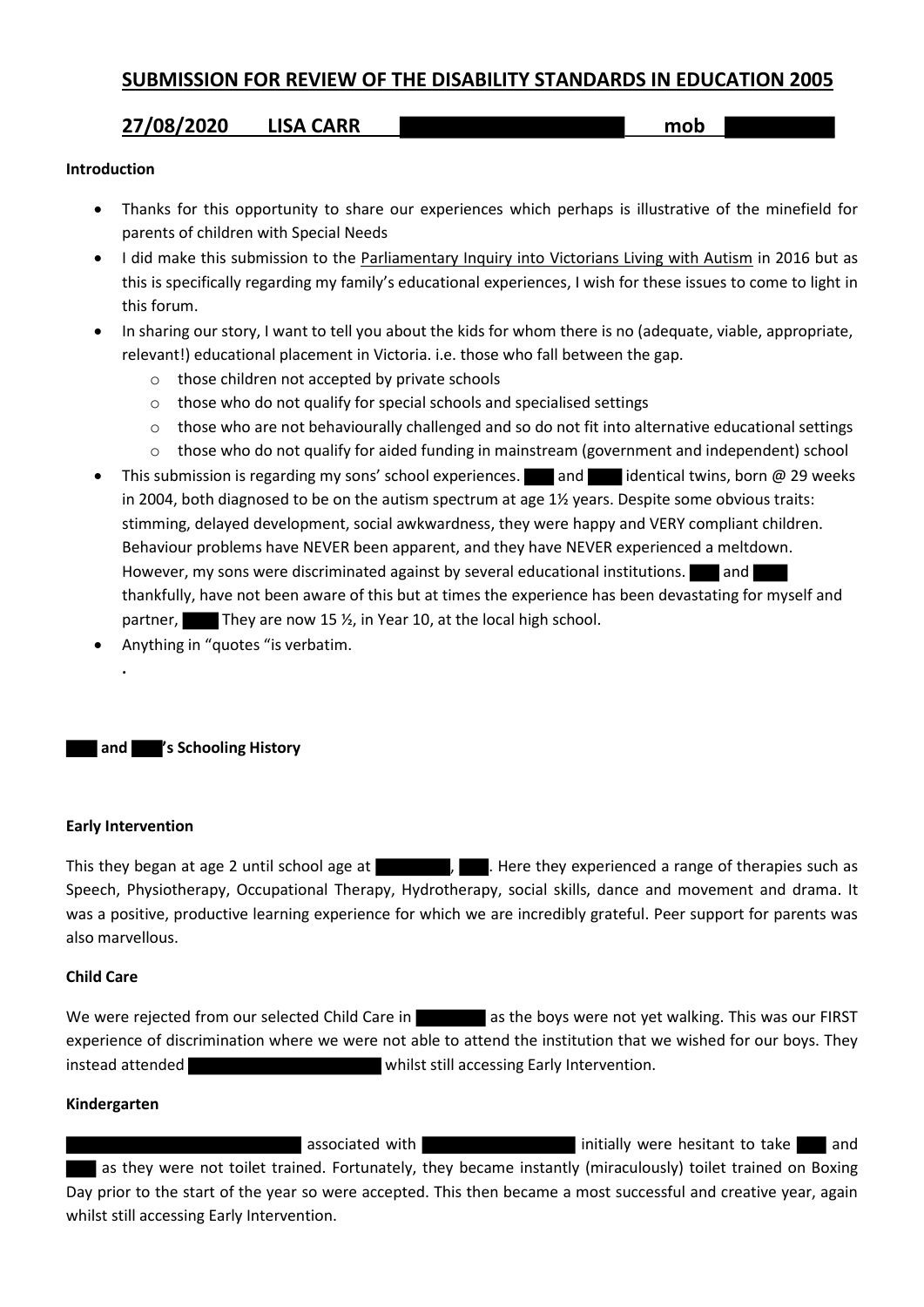### **Primary School**

- **Our Boys attended a Bridging program in Prep between and the state of and 1**  was a specialist setting with aims of aiding transition to a mainstream school. There were only 6 students in the class. was a small Catholic school and was recommended to us as they also had worked the bridging program for a previous student. This was our SECOND experience of discrimination. The Principal claimed that any funding they might receive on our boys' behalf would not be spent on an aid but on school resources. and were also deemed to be "difficult". I believe they were targeted because by now both boys had been diagnosed as being on the autism spectrum and so had a "label"; the class was overcrowded; there were other students in that class displaying anti-social behaviours. Please again note that and and were compliant, happy, agreeable boys. Based on this direct discrimination, the boys were taken out of midyear…. we did not want them to be where they were not wanted.
- Half-way through Prep, and were transferred to . This was not our local primary at the time, but we chose it because it had a simple physical layout and was bordered by quiet suburban roads. Our boys weren't "runners" but we wanted a quiet surrounding to provide as few distractions as possible. The Principal,  $\mu$ , who knew of our experiences at  $\mu$ welcomed us with stating "This is the boys' school." We immediately felt heard, safe and welcomed. qualified  $\omega$  Level 2 (10hrs/week) and  $\omega$  Level 3 (15 hrs/week) for aids. They continued with the Bridging Program at for that year. We moved house so that boys could develop some independence by walking to and from school.
- With a great deal of support: aid, excellent teachers, leadership from the Principal class; and completed their primary schooling at . Overall, it was an incredibly positive primary school education. They attended all camps, they participated in all school activities such as performances and excursions. did suffer from a 6-month episode of SEVERE depression in Grade 4 which dramatically affected his academic achievement but otherwise they successfully graduated from **in** in 2016.

#### **Transition testing 2016**

- Through transition assessment 's autism diagnosis was questioned at this time. However, he has low IQ and has aspects of autism in terms of being socially awkward. He also defers to  $\blacksquare$  if feeling pressured.
- scored mildly on the autism spectrum, high language skills and IQ is mixed scores. He does not have an intellectual disability but does display a processing disorder. He Would not be able to even begin expected work unless he had an aid by his side, simplifying instructions, keeping him focussed. He Would not know what books, materials to take to which classroom and would likely get distracted or lost between classes.
- There are many Issues with Transition testing as some tests can only be done in the 12-month period before year 7 so leaves limited time to research schools. We had start, but they would not see us until September. We found out until late Term 2016 that did not qualify for an aid in Secondary School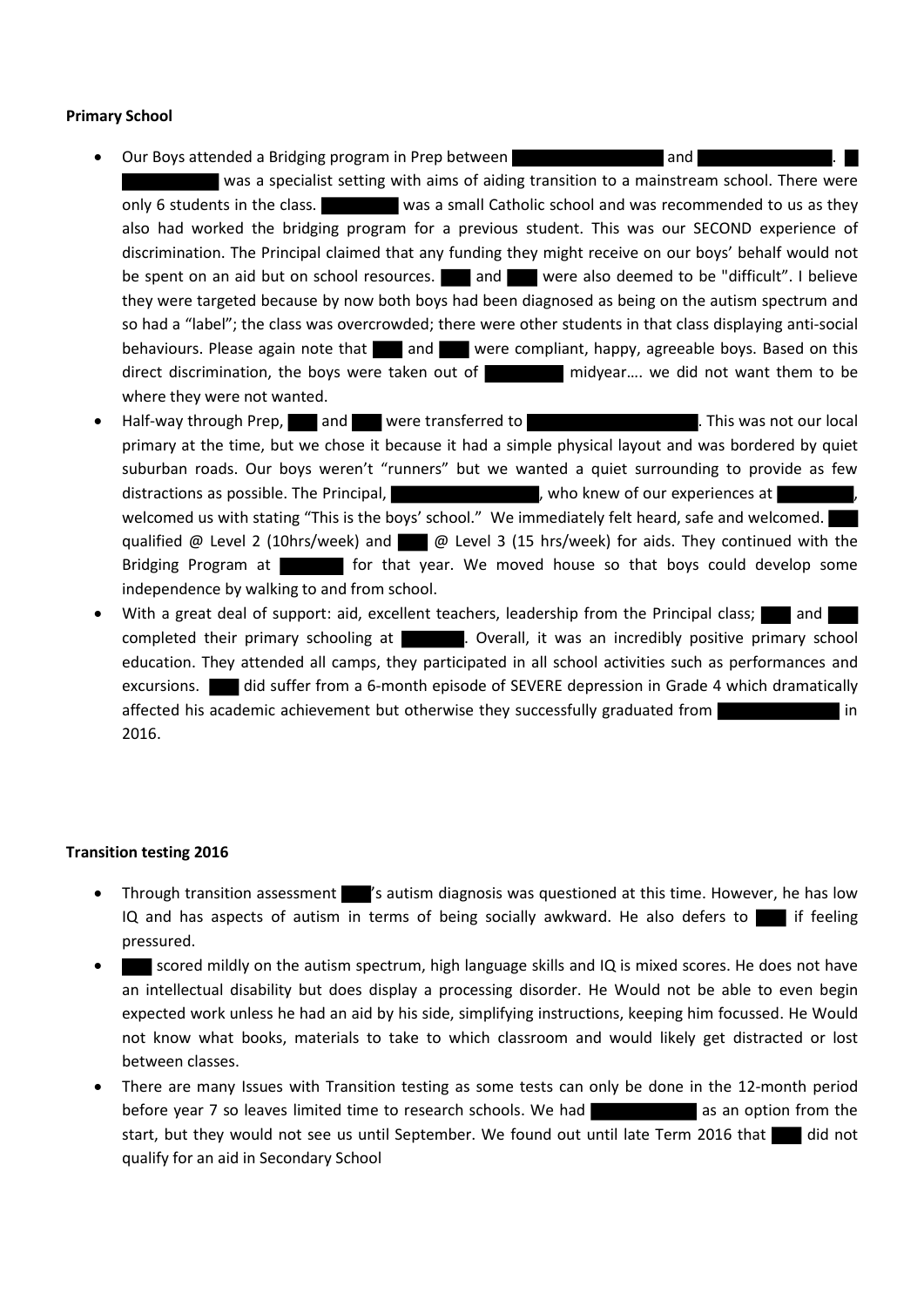### **Pre-Secondary**

- Since 2010 I have thoroughly researched available information on Selecting Appropriate Schools for those on the Autism Spectrum and Disability Standards for Education and Transition Issues from reading articles by specialists such as Tony Attwood, Sue Larkey, Department of Education and Training, Australian Advisory Board on Autism Spectrum Disorders, Inclusive Education Working Group and Independent Schools Victoria Students with Disabilities Handbook. We had also attended an In-service on Choosing A School run by Spectrum Speech Pathology.
- Ultimately, we wanted private school education as both myself and had gone to private school. My family has been associated with since the late 1800's and we would have liked our boys to continue that tradition.
- Another option was for to attend and then for to begin at school then transfer to interest if required. A key question we asked ourselves of each boy, "Was it better to be at the top: or part of: Mainstream. What is in each boys' best interest?"
- We had been on waiting lists for **and for and for many years.**

### **The following are all the schools we contacted and/or visited throughout 2016.**

#### **Secondary Special Schools**

|         | Both boys were placed on their waiting list as soon as they were diagnosed to be on the<br>spectrum. All <b>Solution</b> 's literature suggested that they specialised in educating children<br>who fall between special schools and mainstream. |
|---------|--------------------------------------------------------------------------------------------------------------------------------------------------------------------------------------------------------------------------------------------------|
| private | In 2016 Boys each trialled 2 school days in Year 7 here, separately. Was also                                                                                                                                                                    |
|         | observed in his Grade 6 classroom at                                                                                                                                                                                                             |
|         | would have accepted but They Would not take because, "he was                                                                                                                                                                                     |
|         | not an independent learner."                                                                                                                                                                                                                     |
|         | He, "got out of his chair and flapped."                                                                                                                                                                                                          |
|         | When we challenged them, the school psychologist/vice principal said, "We are a                                                                                                                                                                  |
|         | private school and we can choose who we want."                                                                                                                                                                                                   |
|         | He showed no compassion, empathy in selectively choosing one twin over the other                                                                                                                                                                 |
|         | because was deemed to be easier. In all other respects, fitted their criteria.                                                                                                                                                                   |
|         | REALLY wanted to attend here as he identified with this cohortpossibly a rare                                                                                                                                                                    |
|         | time he could have made genuine friends. normally is disinterested in the idea of                                                                                                                                                                |
|         | school.                                                                                                                                                                                                                                          |
|         | We asked what we could do to prepare to be accepted into                                                                                                                                                                                         |
|         | Response: "He needs to enter without aided support."                                                                                                                                                                                             |
|         | To not accept into their classes of only 12 students was absurd!!!!                                                                                                                                                                              |
|         | Principal's delightful Response: "Would love to have taken but his IQ results had                                                                                                                                                                |
| govt.   | peaks and troughs where our clientele generally were consistently low."                                                                                                                                                                          |
|         | Did not meet their selection criteria.                                                                                                                                                                                                           |
| govt.   |                                                                                                                                                                                                                                                  |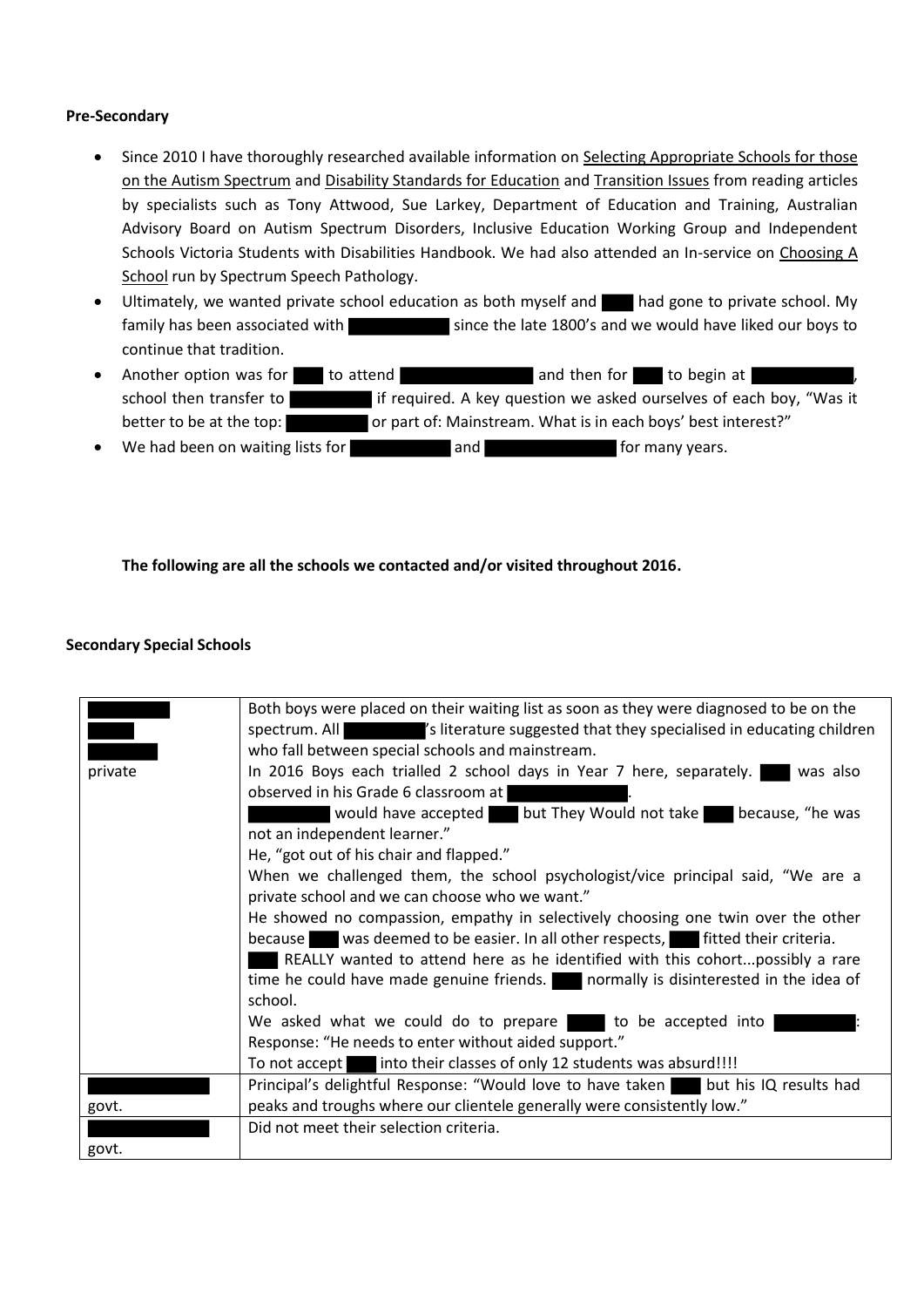# **Private Schools**

| Principal's Response: "We query whether the boys would cope with the academic<br>rigours required by the school."                                                                                                                                                                                                                                                                                                                                                                                                                                                                |
|----------------------------------------------------------------------------------------------------------------------------------------------------------------------------------------------------------------------------------------------------------------------------------------------------------------------------------------------------------------------------------------------------------------------------------------------------------------------------------------------------------------------------------------------------------------------------------|
| Head of Integration Response: "Not sure whether this is the right school for the boys."                                                                                                                                                                                                                                                                                                                                                                                                                                                                                          |
| Boys were accepted for Year 7 2017 but were required to sit College Placement Test in<br>Grade 5  not suitable for a child who had not sat the Naplan.<br>On meeting the registrar in 2013, he said to us "Children like ours generally do not stay<br>for their secondary education even if they'd completed primary there."<br>at I                                                                                                                                                                                                                                            |
| Boys trialled a successful school day in Grade 6 here, separately.<br>Principal's Response: "We have a very VCE focussed program. This may not be where<br>their future lies."<br>"No school can refuse an enrolment otherwise we would be held up for discrimination."<br>"Our staff skill set is non-existent or rusty in the area of autism. To have expertise in this<br>area takes time. We have not got that. It takes people with finesse and nuance to get the<br>best out of kids and our staff doesn't have that depth of experience with those who are<br>different." |
| Multiple aids on staff, fabulous environment but we as parents we did not meet the<br>school board's strict Christian selection criteria                                                                                                                                                                                                                                                                                                                                                                                                                                         |
| No vacancy                                                                                                                                                                                                                                                                                                                                                                                                                                                                                                                                                                       |

### **State High Schools**

| A large school, except for one building, all is only one storey high, musical, house mentor<br>groups made this appealing.                                        |
|-------------------------------------------------------------------------------------------------------------------------------------------------------------------|
| This was our local high school at the time. Buildings were too high,<br>has low tone and<br>tires easily and would easily get lost in the maze of tall buildings. |
| Offers a Montessori Adolescent Program but this was full for 2017. You also needed to be<br>a local resident.                                                     |
| Offered some support services but the physical layout and size would be a minefield for                                                                           |
| don't believe they cater to those with special needs at the "lower" end of IQ                                                                                     |

# **Catholic Schools**

| No vacancy                       |
|----------------------------------|
| No vacancy and long waiting list |
| No vacancy and long waiting list |
|                                  |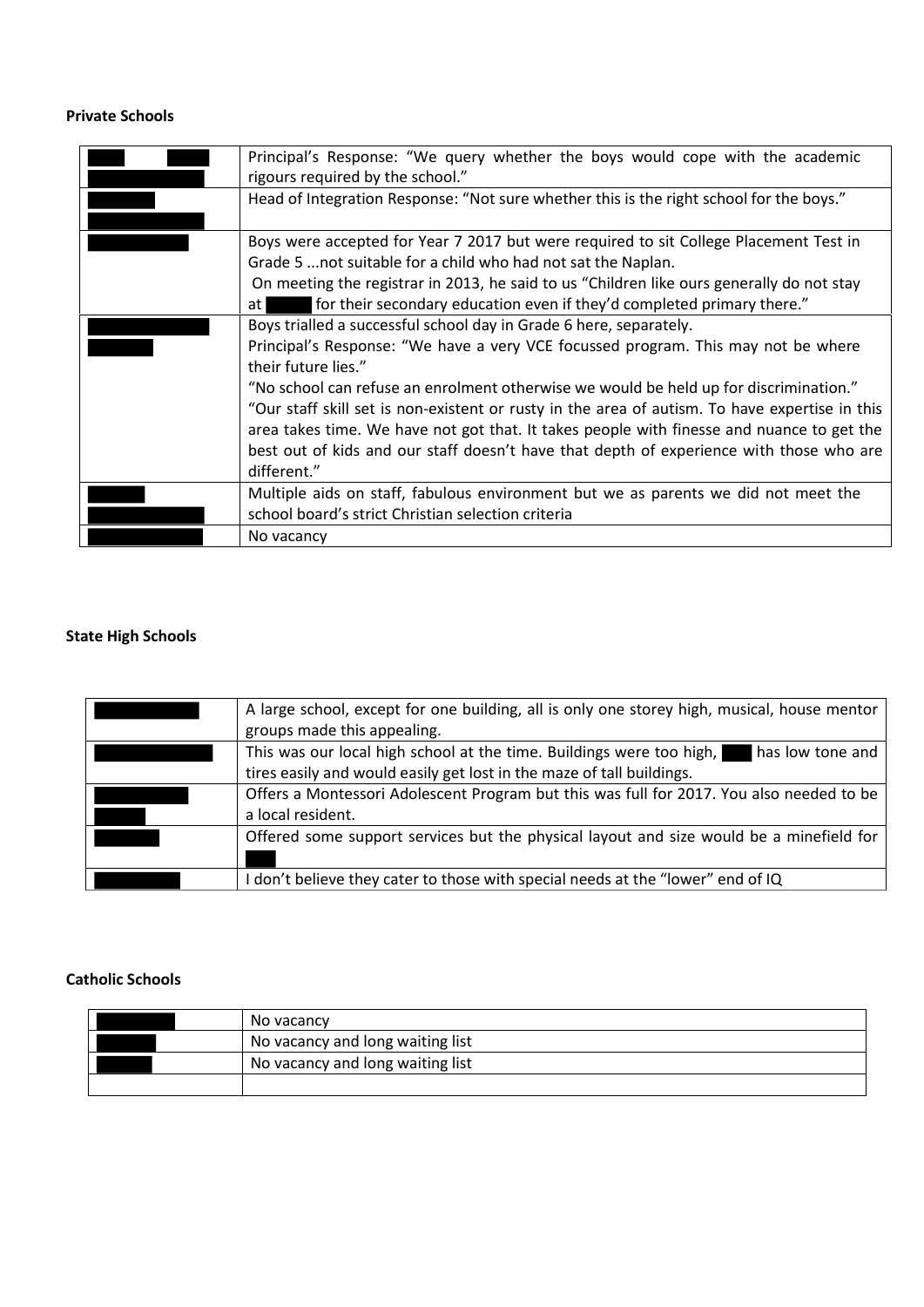#### **In addition to help find the right secondary school:**

- I Sought help from Autism Counselling to obtain mediation with Vice Principal of  $\blacksquare$ : they refused to do this.
- I Spoke to , Initially Coordinator, DEET. She provided some information re: funding. She was not allowed to recommend any particular school/s.
- I Spoke to Association for Children with a Disability.
- I Spoke to Independent Schools Victoria Manager, Student Services.
- I Spoke to a few parents whose children had not succeeded in mainstream education or who had become a "school refuser"...these children were now being home schooled. I am a qualified Secondary School teacher. I value the opportunity being educated in a school environment provides, particularly the socialisation factor that our boys needed. Home Schooling was not an option for us!
- I Consulted AMAZE. The CEO put me onto the 2016 Parliamentary Inquiry into Victorian's Living with Autism where I had a chance to present this paper.

We finally settled on **and as an inclusive school who described themselves as catering to** 'quirky' children. Mr and the Vice Principal, visited us at and stated a commitment to looking after the boys. We immediately felt welcome and valued. We lived in a statistical at the time and subsequently moved to as we wanted boys to develop some independence in getting to school by themselves rather than being driven as we had done for their primary school.

Despite having aided time at Primary School, and and did NOT qualify for aid time at Secondary School. Interim Funding was available in Year 7 for those who do not qualify for PSD funding. This, however, was only to support transition from year 6-year 7, so was NOT ongoing.

Despite the lack of aid support for and , were diligent and hard working in supporting the boys. When **became suicidal in October 2017 in Year 7** the school supported us in our pursuit of aided time and after I contacted local and state ministers this was finally provided for him in Year 8. At the same of the have finally had a chance to develop in a nurturing environment.

We are now having to find different opportunities for them for Year 11 in 2021. It is very doubtful that and will cope with VCE and unfortunately does not offer VCAL nor VET. This could mean ANOTHER change in schools. Back in 2016 all we wanted was a school that would accept  $\Box$  and  $\Box$ , one that was safe and inclusive. Looking ahead to what they might require in Year 11 was all too far ahead, hence current difficulties.